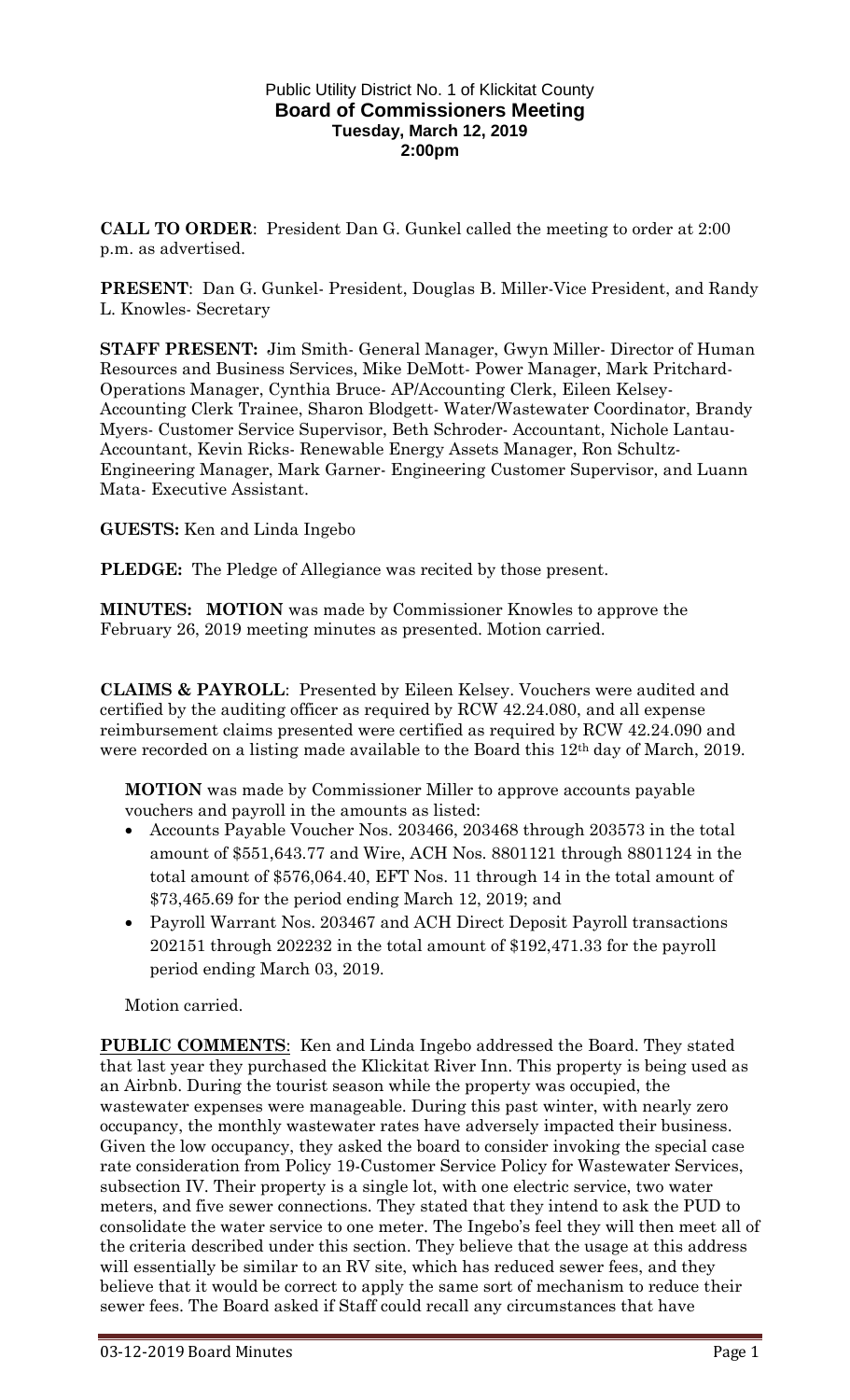qualified previous customers for this special circumstances consideration. Brandy Myers stated that this is the first case that she has been asked to consider. After listening to the customer's justification, staff considerations and input from Commissioners, Commissioner Gunkel desired to have additional discussion of this request. No determination was made and the customers were thanked for their time.

## **REPORTS:**

**Renewable Energy Assets Report –** Kevin Ricks presented the department report for February. The total plant production for February was 30,833 DTH and the Gas Quality is 1005 BTU/SCF. The average daily output was 1,011 DTH and the reliability factor was 24.8%. We continue to experience premature equipment failure. For example, we have been seeing failures of simple relays, which should last for years. The weather has also exacerbated the operating issues with extreme cold, wind and ice accumulation. The largest single impact has been from the corrosive nature of the gas in one section of the plant as we have discussed in past meetings. We are still operating at a curtailed capacity until the new higher-grade stainless steel piping and heat exchanger are received and installed to correct this issue. We are expecting to complete these replacements at the end of this month and we are anticipating changing out the carbon beds and complete other upgrades during the upcoming outage as well. The plant is reliably producing 3,800 DTH/day.

We submitted an air operating permitting change to the Department of Ecology, which was issued on March 5<sup>th</sup>. The permit changes the evaluation matrix from operating hours to a volume limit. With the new processes, we are also evaluating the need for the existing Title V air-operating permit. The reasons for having the Title V permit are no longer applicable to the current site. The Board asked if we relinquish the permit, would a new permit be required should the CT's be brought back on line. Kevin said that this action would require re-permitting regardless of whether we hold the Title V permit or not as the fuel source would transition to natural gas. The Board was in agreement with Staff to move forward and relinquish the permit.

During the summer, we will be replacing the Sulfer Ox carry over piping. We will keep the plant operational during this repair. The Board asked Kevin to make the necessary repairs to get the plant operation reliable.

**Power Management Report** – Mike DeMott presented the department report for February. Our Power supply cost budget for 2018 was budgeted at \$29.79/MWh, we ended the year at \$28.68/MWh. Our 2019 budgeted power purchase price was \$29.31/MWh and in January we ended the month at \$26.69.

Power pricing has been very volatile. The Mid-C pricing for a short time during March was over \$800 MWh. Last month Mid-C pricing was \$90 heavy load and \$77 light load. There were many contributing factors for the March pricing spikes, there were transmission paths down for maintenance, many gas plants in the region were not running as natural gas was till constrained from Canada and we saw natural gas prices peak at \$154 /mmbtu. In addition, PowerEx was buying from the Mid-C market to sell to Alberta who was experiencing high loads to due to the cold. Normally PowerEx would be a seller. Lastly, there were generation outages. All this lead to the high price excursions. With the current pricing, Mike is considering reevaluating the 2020 hedging projections. There have been discussions throughout the region regarding capacity and whether this was a perfect storm of coincidences, or this is the first crack in the reliability / capacity short falls the industry has been discussing. Jim stated that this is a topic at the next Public Generating Pool meeting and he will bring back an update from that meeting.

White Creek's generation is significantly below budget year to date. Mike stated that as we are only taking Tier I output from White Creek, we have the ability to recover this shortfall later in the year.

**Financial Report** – Nichole Lantau and Beth Schroder presented the December Financial Report. The Net Operating Margin for December was \$1,512,392. This was \$281,038 better than budget.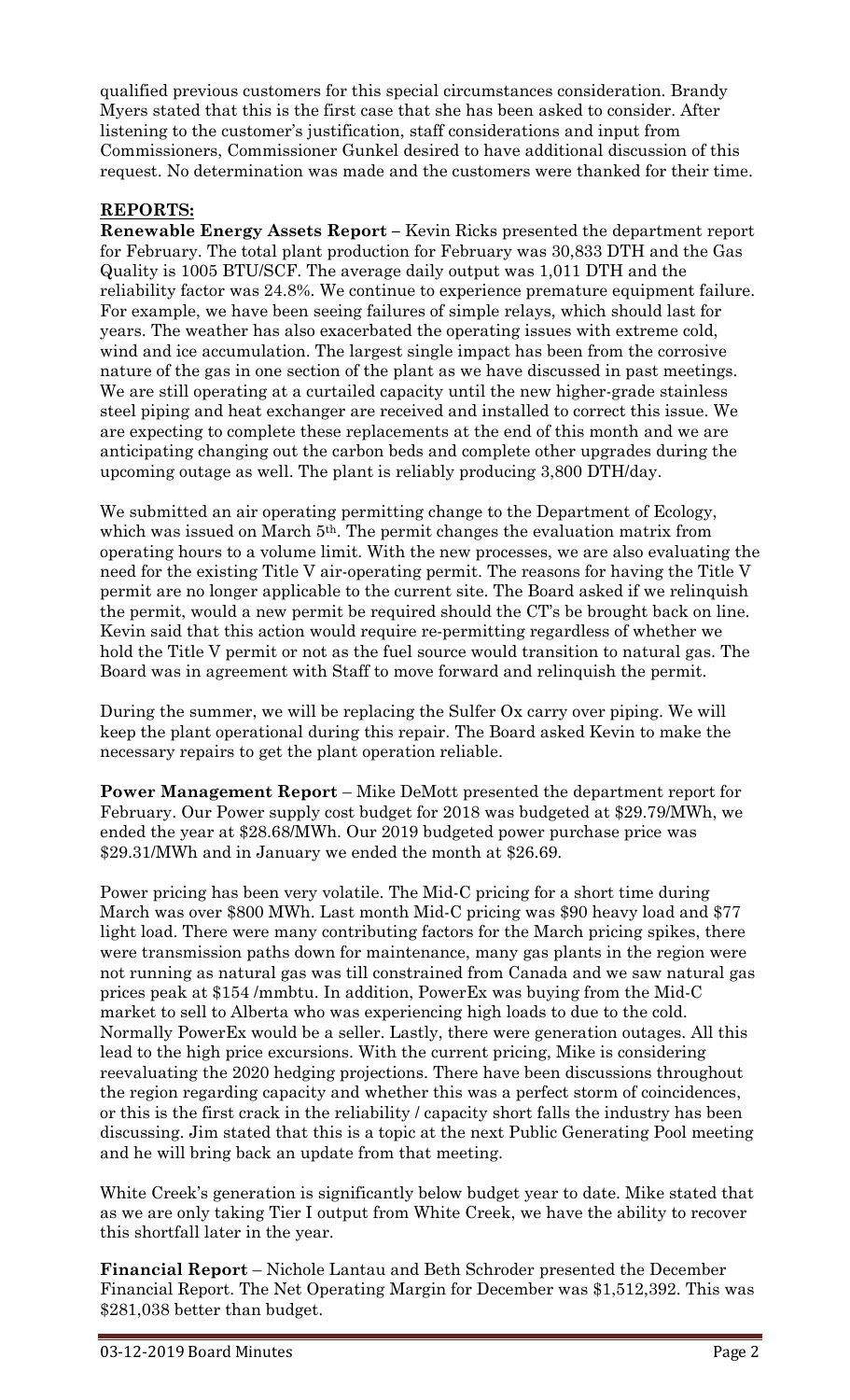Yearend retail revenues were up 2.5%, and total yearend revenues were 3.3% below budget, primarily due to RNG starting later in the year than anticipated. Total yearend expenses were 9.2% under budget. This lead to our net margins being a positive \$2,865,217 versus a budget of negative \$249,427. Some of this expense difference is due to a refund received from the Department of Revenue (DOR) on RNG Machinery and Equipment taxes, which was not budgeted. Given this performance, we are recommending that we move \$700,000 to our rate stabilization fund, thereby deferring these revenues. Our debt service ratio was budgeted at 1.47, and with this adjustment, we would end the year at 1.48. The Days Cash on hand was budgeted at 161 days and we ended the year with 186. The Board concurred with the funds transfer of \$700,000 to the Rate Stabilization Fund. We anticipate receiving an additional \$500,000 in RNG tax reimbursement from DOR in 2019.

With NISC, processes are under evaluation and staff is excited to utilize the new tools available. Moss Adams will be on site in April to complete our 2018 annual audit.

**COMMISSIONER DAN GUNKEL –** Commissioner Gunkel attended the Klickitat County Economic Development board meeting last month. The wholesale grape market supply remains high. One knowledgeable individual indicated they believe that the surplus is projected to last for the next 3-4 years. Some of the smaller, specialized winery sales have actually increased during this time; this oversupply mainly pertains to wholesale markets. The County has updated their project list. Project funding may be available through grant processes.

**COMMISSIONER DOUGLAS MILLER -** Commissioner Miller spoke about the Cap and Trade article in the Capital press and an article on allowing gill net fishing on the Columbia River.

**COMMISSIONER RANDY KNOWLES** – Commissioner Knowles discussed his concerns with the article from the Tri-City Herald regarding the Franklin PUD lawsuit.

**GENERAL MANAGER –** The complete report can be found at:

[htp://www.klickitatpud.com/topicalMenu/commissioners/GM\\_Reports.aspx](http://www.klickitatpud.com/topicalMenu/commissioners/GM_Reports.aspx) In addition to the written report, Jim Smith presented the following information:

- 2019 Electric Rate Review Jim stated to the Board that the 2019 Operating Budget included a 1.5% electric rate increase, effective April 1st. After looking at the first drafts of the financials for 2019, he noted there is nothing that suggests we will be ahead of budgeted financial performance in 2019 and he therefore concludes that we should start the electric rate process. However, it has taken him a month longer than he anticipated to come to this conclusion. He therefore recommends that we start a process that would result in a public rate hearing at the April 23rd Board meeting, for a May 1<sup>st</sup> implementation if approved by the Board after public input. That would be 1 month later than projected in the 2019 Budget. The Board agreed that staff should start this process as recommended.
- Legislative Session Update The Governor's 100% clean energy bill passed out of the Senate on party lines 28 - 19, with the exception of Senator Tim Sheldon (D) voting against. It is now with the House Environment and Energy Committee.

Additional update on bill's are:

The Net Metering bill has passed out of Senate 29 - 19. The 4% cap is still in place, but the requirement for utilities to apply any excess generation contributions to low income assistance programs has been removed. We have continued to offer the program even though we were over the required cap, so should this pass, it should not have an additional impact on KPUD customers.